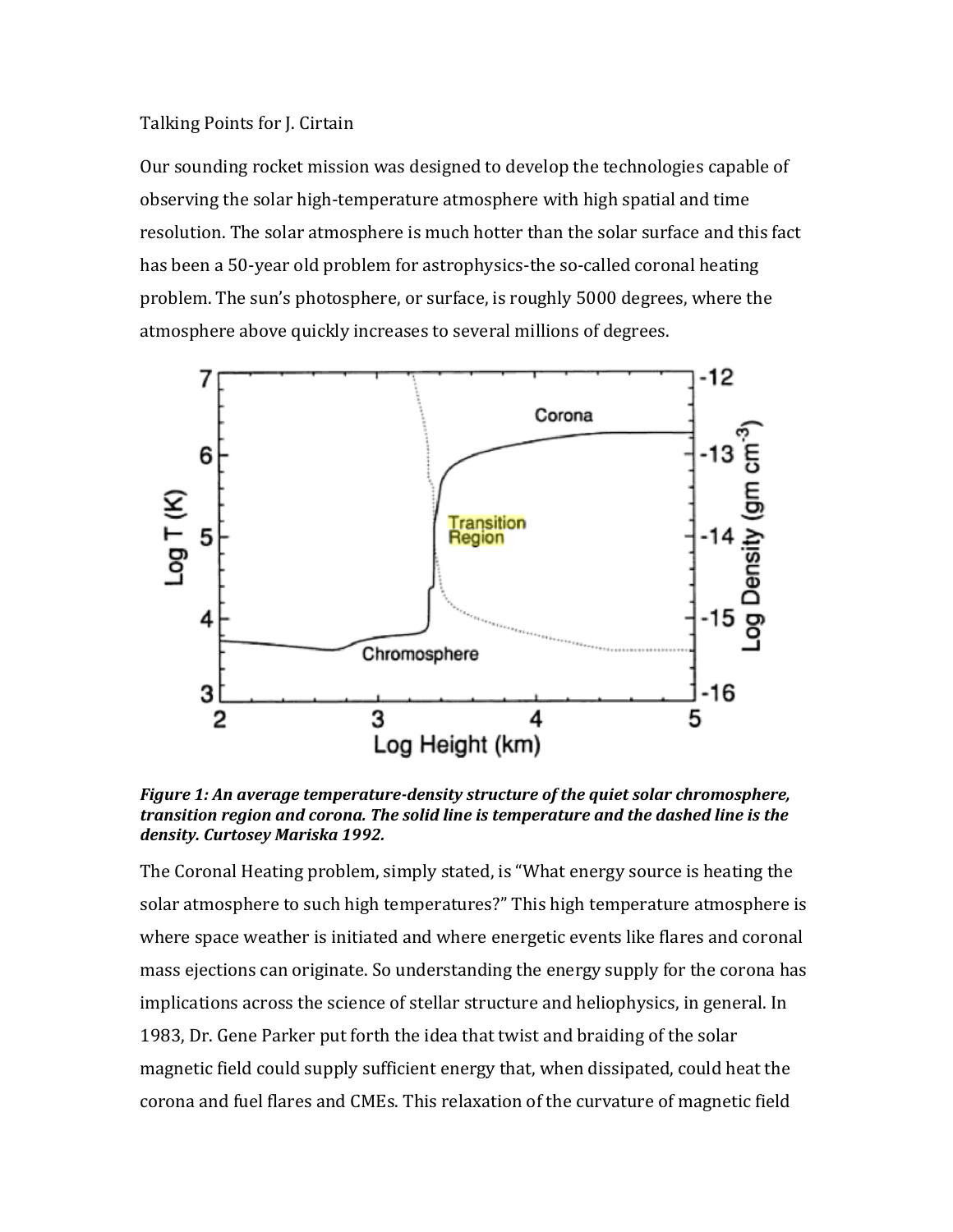had never been directly observed in the corona; the likely reason was assumed to be that the images were not at the resolution needed to see this evolution occur.

Our instrument, the High resolution Coronal Imager –HiC- was designed to capture an image of the solar atmosphere at a spatial and time scale we believed was relevant for the dissipation of magnetic field. Hinode and other observatories had imaged magnetic elements in the photosphere and found the scales there to be of order 200km, and so we built Hi-C to image the corona at that same resolution. This resolution is the equivalent of resolving a dime from 10 miles away.



Note: vacuum door removed from view

Shown in Cirtain Video 1, the Hi-C mission was flown July 11, 2012 on a NASA sounding rocket from White Sands Missile range and we collected not just one, but around 50 images at this resolution. The data set has provided what we feel are a glimpse of energy storage and release in the sun's atmosphere. In Cirtain Video 2, we highlight our *Nature* paper results with two such events. In one event, we clearly see the evolution of a few strands of magnetic loops that are initially parallel and eventually appear to intersect. Subsequently, at the intersection location a large intensity increase is observed by the Atmospheric Imaging Assembly on SDO, indicative of energy release. AIA can observe the corona in several different temperature passbands, and these different channels provide conclusive evidence of plasma heating and followed by cooling associated with this small flare.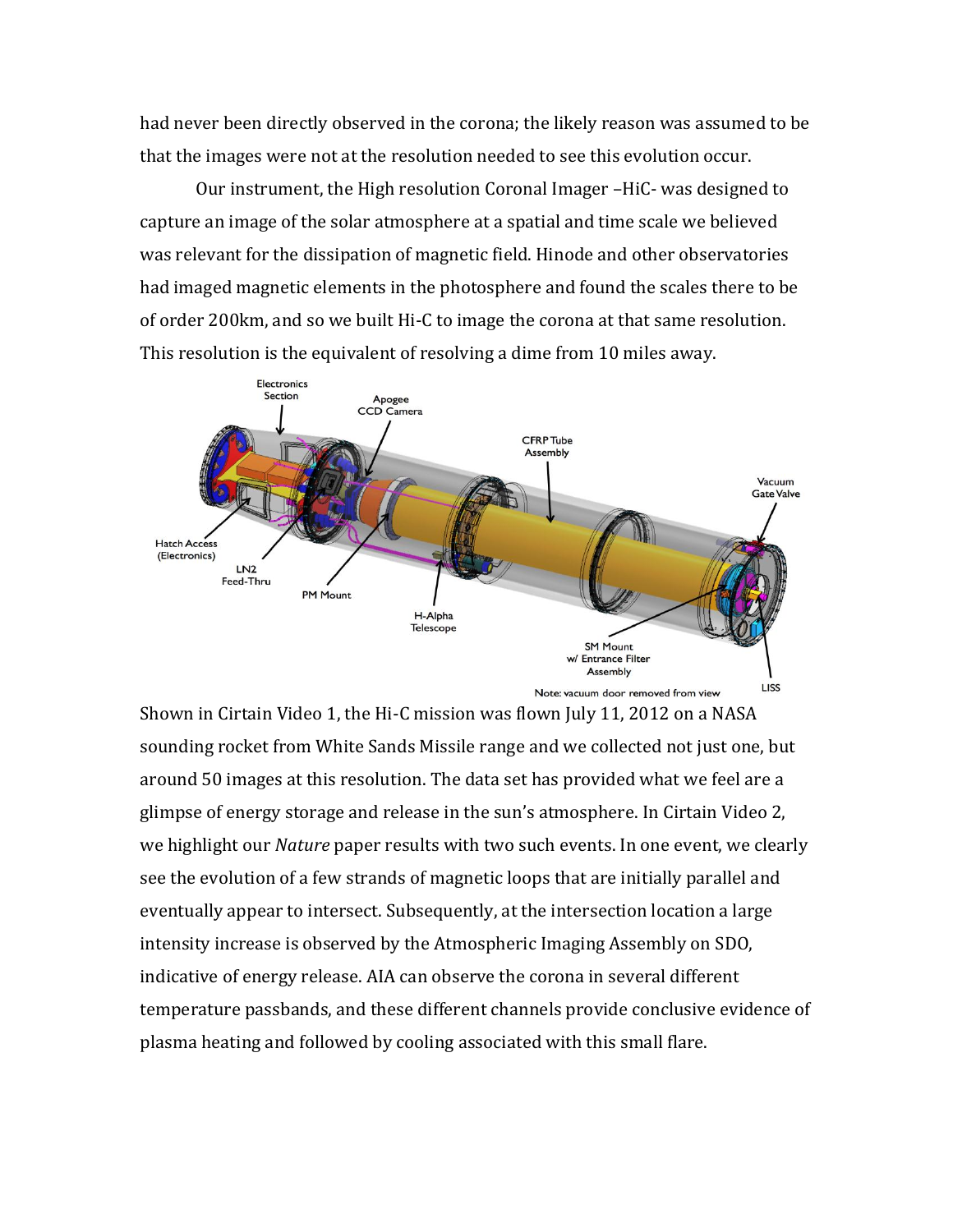Another example is a small loop bundle.<sup>1</sup> In Cirtain Video 3 we show this in more detail. This bundle of magnetic loops appears to be twisted around each other, or braided. These 'braided' loops seem to slowly unravel over the course of the Hi-C observations and simultaneously increases in emission are observed. This is again an observation of magnetic field dissipation and a corresponding temperature increase in the associated plasma.

Although we have only these two examples of magnetic field dissipation in the results presented in the *Nature* article, there are a few other examples in the five-minute Hi-C data set. In addition to these results on magnetic field dissipation and energy release there are other compelling science results the science team are working to complete. In total, I personally feel like we have crossed into a new era in solar coronal research and look forward to the development and deployment of a satellite-borne version of Hi-C. We can tie these high spatial and temporal resolution observations into the global observations of missions like SDO and truly begin to address the problems of coronal heating, solar wind formation and variability, flare formation and so on. As our understanding of these complex astrophysics problems increases, our ability to forecast space weather and mitigate its economic and societal impact will provide enormous benefit to our nation and humankind.

I would like to now introduce Dr. Karel Schrijver. He will tell us about the global implication of these results and the broader impacts for space weather and future instrumentation.

## Final thoughts.

NASA's Sounding rocket program, and the LCAS initiative more generally, complete compelling science investigations through the development of new instrument concepts. The Hi-C mission embodies the spirit of the sounding rocket program through science, technology and career development achievements. Our results are the culmination of more than 30 years of instrument and science development and these results provide the first tantalizing evidence of the applicability of the theory postulated by Dr. Gene Parker in 1983; the theory that the solar corona is heated, at least in part, by the dissipation of curvature in magnetic fields and the resulting energy release process. So-called braiding may be a standard process occurring within active regions on the sun and may finally solve the coronal heating problem. Only a space-based version of the Hi-C instrument in collaboration with other

l

<sup>1</sup> Supplemental Video 3